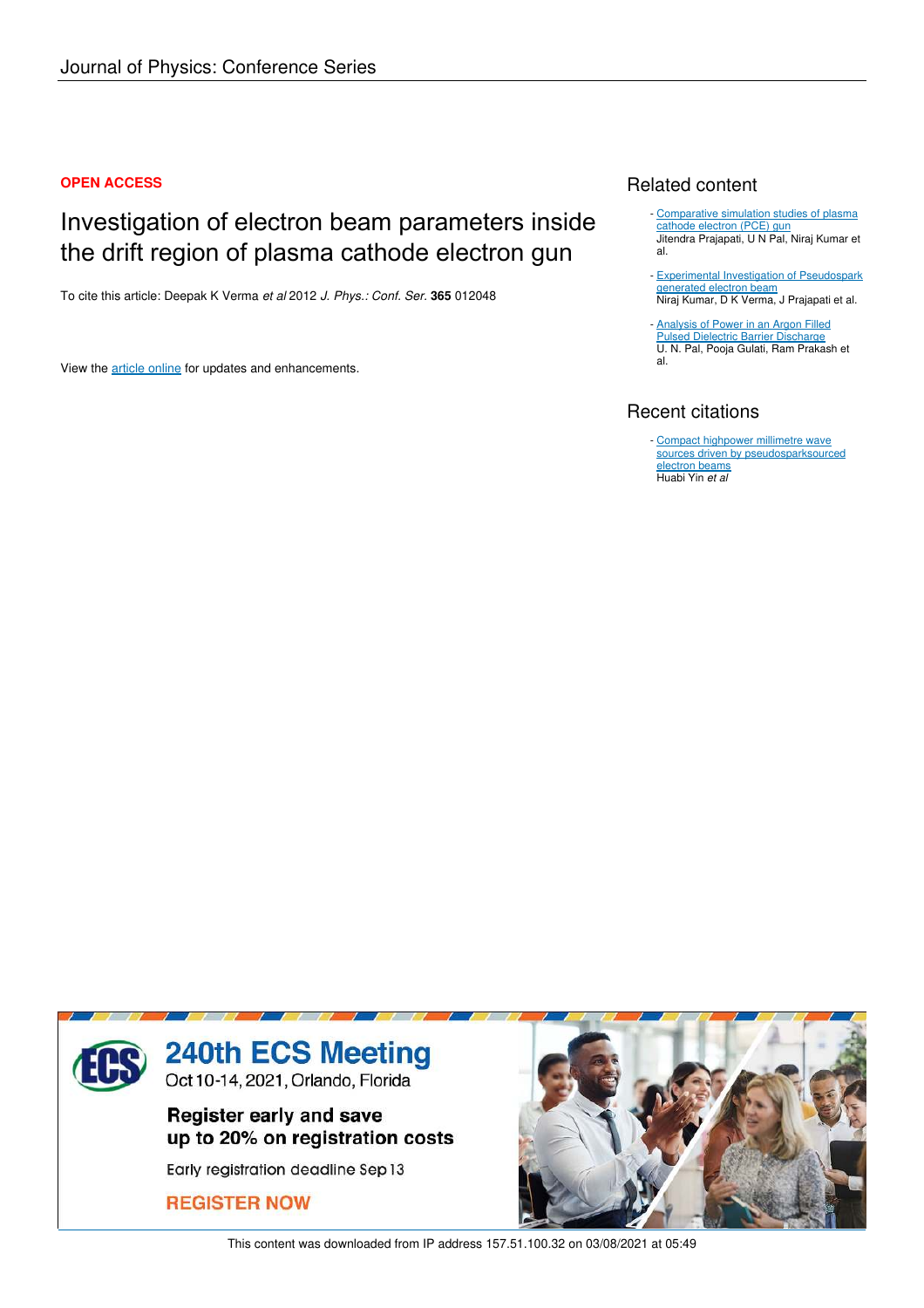# Investigation of electron beam parameters inside the drift region of plasma cathode electron gun

#### Deepak K. Verma\*, U. N. Pal, N. Kumar, J. Prajapati, M. Kumar, Ram Prakash and V. Srivastava

Microwave Tubes Division, CSIR-Central Electronics Engineering Research Institute (CSIR-CEERI), Pilani, Rajasthan-333031, India.

Email:deepakverma31@gmail.com

Abstract. This paper presents experimental studies for the production and propagation of an electron beam from a single gap pseudospark discharge based plasma cathode electron (PCE) gun. The generated electron beam has been successfully propagated for more than 25 cm in a gaseous environment without application of external guiding magnetic field at different operating conditions. The electron beam losses due to recombination with ions and collision with walls of drift space have been estimated. The electron beam profile has also been analyzed in the drift region of the gun.

#### 1. Introduction

The pseudospark (PS) discharge is recognized as unique type of discharge [1] which is capable of producing electron beams with highest combined current density and brightness of any known type of electron source [2-7]. The PS discharge based plasma cathode electron (PCE) gun has potential applications in microwave generation, electron beam melting, welding, surface treatment, plasma chemistry, radiation technologies, laser pumping, where material cathode cannot be used [8,9]. This type of gun has longer life as compared to that of material cathode. The PS discharge operates in hollow cathode geometry on the left-hand side of the Paschen curve with axially symmetric parallel electrodes and central holes on the electrodes [10]. The discharge system for PCE-guns does not have hot filament or similar kind of thermionic solid cathode, and so it is "filament less" and known as "cold cathode". This is primary difference between a plasma cathode electron-gun and a thermionic electron-gun. Due to the absence of hot electrode, the plasma cathode system is basically more reliable, with a longer lifetime, and can generate electron beams at much higher background gas pressures, even in the fore-vacuum pressure ranges. In this paper experiments has been performed to investigate the electron beam propagation inside the drift region at different operating conditions. Variation in the electron beam current and discharge current at different location of drift region has been analyzed to understand the electron beam behavior in the drift space. This study is essentially required for the development of plasma assisted backward wave oscillator (BWO) [11].

<sup>\*</sup> To whom any correspondence should be addressed.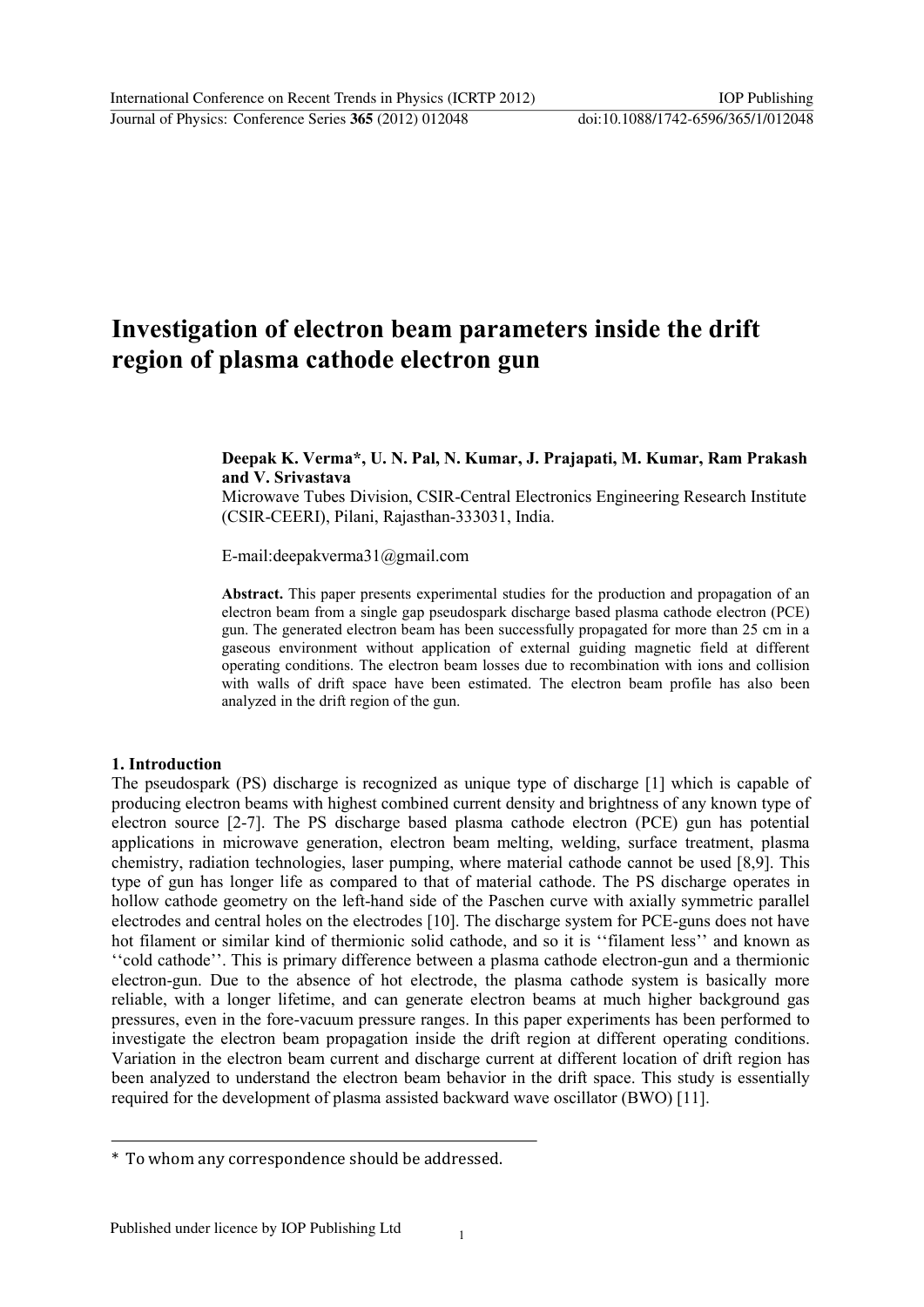#### 2. Experimental Set up

The single-gap pseudospark based plasma cathode electron gun experiments have been performed at different operating conditions. The schematic view of the experimental setup and the fabricated PCEgun are shown in Figure 1 (a, b).The hollow cathode has been connected to the dc power Supply (25 kV, 1 mA) through a 5 M $\Omega$  current limiting resistor while the anode is grounded. There was no external applied guiding magnetic field for the focusing of electron beam. The hollow cathode and anode geometries have been used to design and fabricate the PCE-gun. The hollow cathode is cylindrical in shape having height 59.7 mm. The inner and outer diameters are 59.4 mm and 65.4 mm respectively. The thickness of the cylinder and the diameter of the aperture is 3 mm each. The anode dimensions are same as that of the cathode. The anode and cathode are assembled in a ceramic casing with 3 mm gap between them. The anode and cathode are assembled in a ceramic casing with 3 mm gap between them. A circular ring arrangement has been developed for beam current diagnostics in radial as well as in axial directions. The charging voltage has been measured using a capacitive voltage probe (Tektronix P6015A). The measurements of the beam current were realized using Rogowski belts, one located at the anode to measure the beam current while another current transformer was connected to the discharge circuit to measure the discharge current. These transformers are connected to the digital oscilloscope (Tektronix DPO 4054) which synchronously displays the voltage and current waveform. The discharge takes place in the region between hollow cathode and anode when the field reaches to the breakdown level of the gap. The beam current has been measured at different location of the drift space.

#### 3. Result and discussion

Experiments have been performed for the analysis of beam current propagation inside the drift space of the PCE-gun. Initially the PCE-gun has been evacuated up to  $\sim 10^{-6}$  mbar. Then argon gas is filled inside the pseudospark chamber in a controlled manner.



Figure 1. (a) Schematic view of experimental set-up, (b) developed single gap PCE gun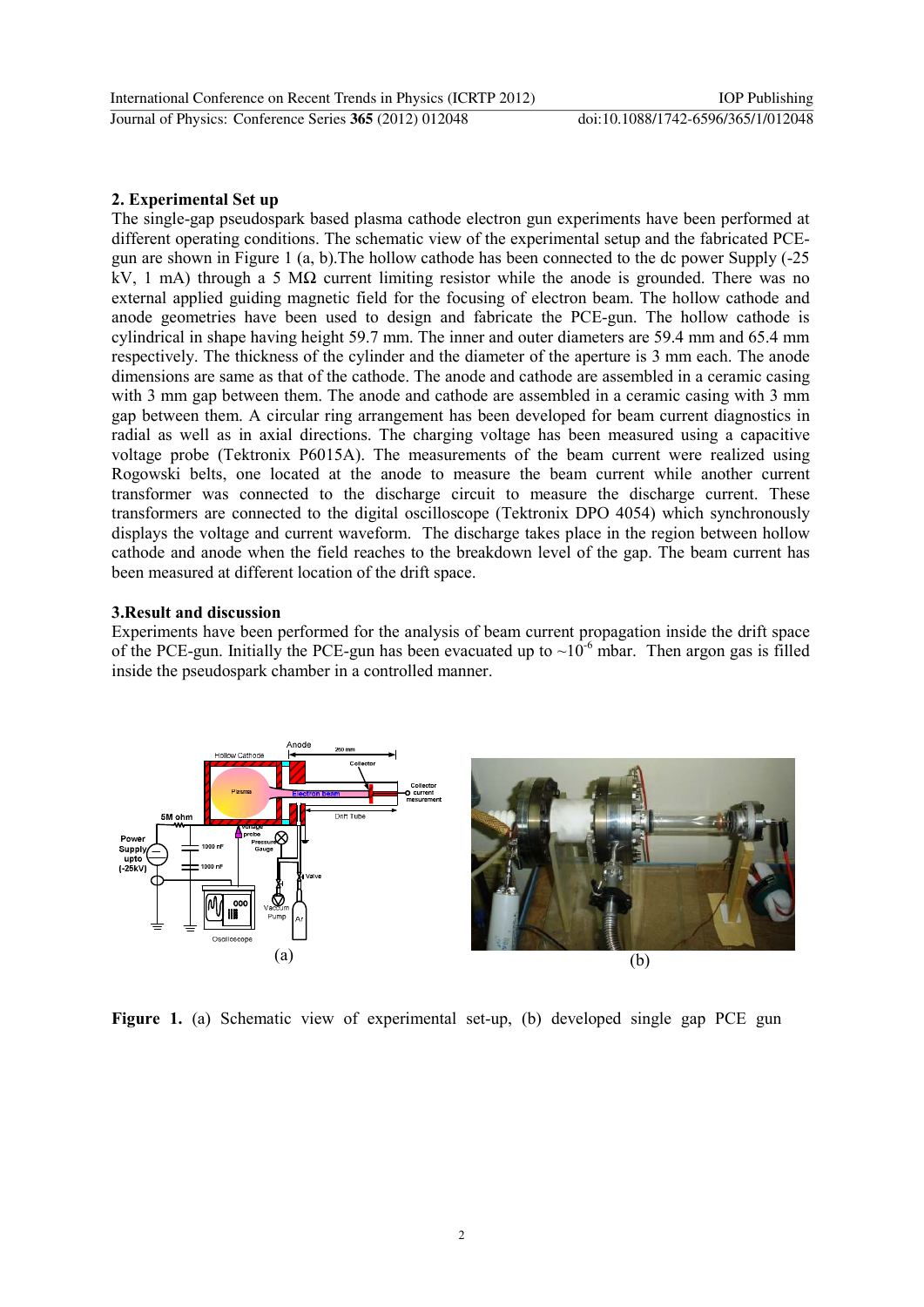

Figure 2. Experimental result showing hollow cathode voltage and discharge current and beam current.

The high voltage applied across the pseudospark chamber was then increased slowly until the breakdown occurred. It has been observed that the discharge took place around 80 Pa of working pressure and this has been repeated at different voltages. Figure 2 shows a typical trace of the experimental values of discharge voltage, discharge current and beam current which clearly demonstrate the pseudospark discharge characteristics at different times [10,12]. When the electron beam is propagated in the pseudospark gaseous environment, it ionizes the gas and a plasma channel is formed in the beam path. The beam electrons would repeal the electrons of the plasma and an ion channel will be formed around the electron beam. These ions will attract the beam electrons and counteract the defocusing space charge forces of the electron beam. Therefore, there occurs a self-pinching of the pseudospark electron beam. This is due to the fact that the electron beam is propagating in the ion focusing regime [13]. The Figure 3 shows that at the fixed applied voltage, the percentage of the beam current with respect to the discharge current reduces from anode region to the collector region. It has also been seen that the maximum beam current is near anode region  $(z=0$  mm) and the minimum beam current is near to the collector region  $(107)$ mm).



Figure 3. Experimental values of percentage of beam current measurements at different location of the drift space and at different anode voltages.



Figure 4. Experimental results of beam current variation with applied voltage at different location of the drift space.